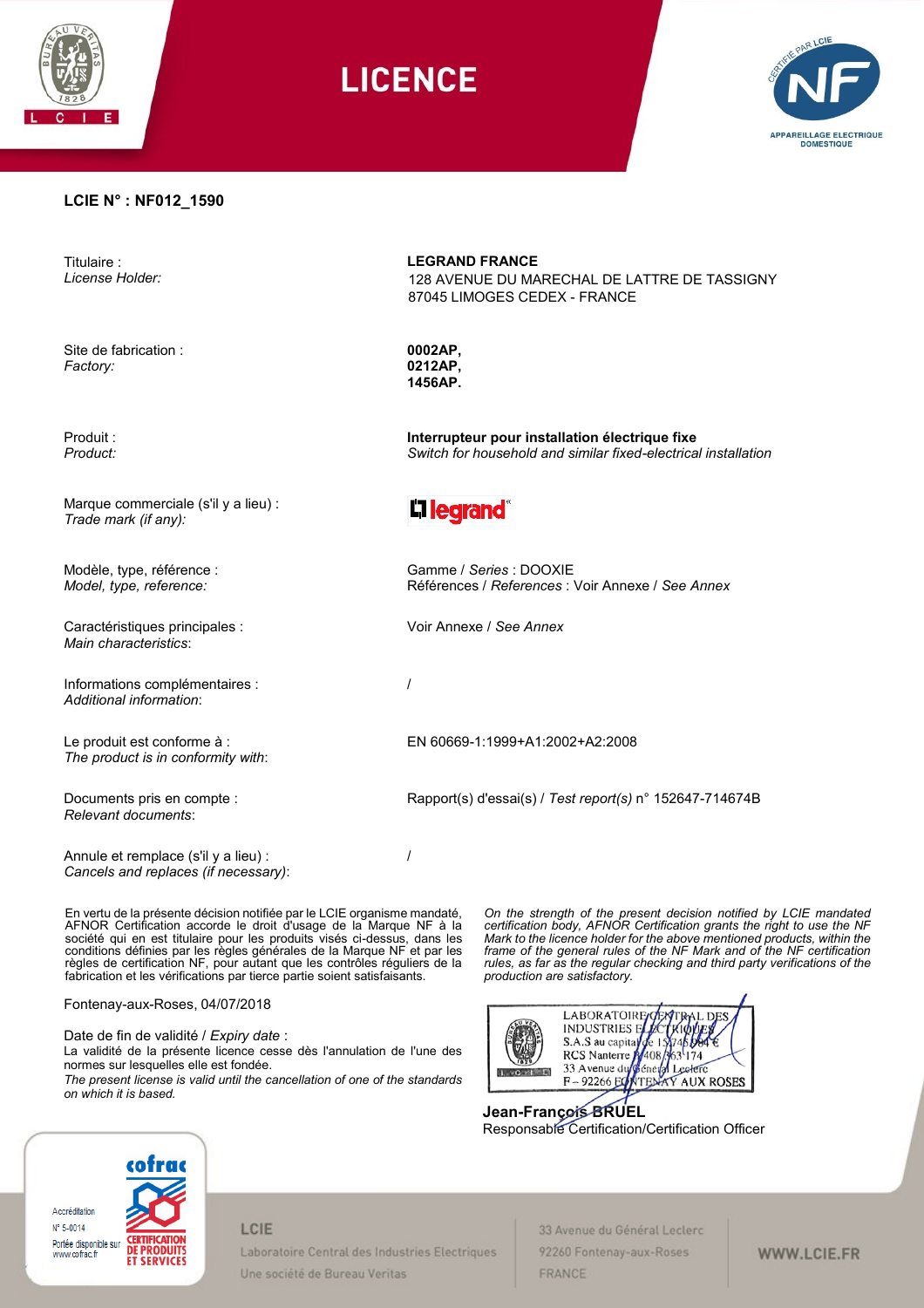

# **RÉFÉRENCES - CARACTÉRISTIQUES PRINCIPALES /** *REFERENCES - MAIN CHARACTERISTICS*

| Mechanisms                |                                                      |                                                   |                                                 |                            |                                |                                  |                   |              |                  |                        |                    |
|---------------------------|------------------------------------------------------|---------------------------------------------------|-------------------------------------------------|----------------------------|--------------------------------|----------------------------------|-------------------|--------------|------------------|------------------------|--------------------|
| <b>Type</b><br>references | References<br><b>Blanc</b> with<br>claw and<br>plate | References<br>Aluminium<br>with claw<br>and plate | <b>References</b><br><b>Blanc with</b><br>plate | References<br><b>Blanc</b> | <b>References</b><br>Aluminium | <b>References</b><br>Noir velour | Pattern<br>number | Actuating    | <b>Terminals</b> | <b>Characteristics</b> | <b>Specificity</b> |
|                           | 6 007 01                                             |                                                   |                                                 | 6 000 01                   | 6 001 01                       |                                  | 6                 | R            | slt              | 10AX / 250V            |                    |
|                           |                                                      |                                                   |                                                 | 6 006 01                   |                                |                                  | 6                 | ${\sf R}$    | slt              | 10AX / 250V            | Sold by 50         |
|                           |                                                      |                                                   |                                                 | 0 952 00                   | 0 952 30                       | 095260                           | $\,6\,$           | R            | slt              | 10AX / 250V            |                    |
|                           | 0 950 10                                             | 0 950 30                                          |                                                 |                            |                                |                                  | $\,6\,$           | R            | slt              | 10AX / 250V            |                    |
|                           | 0 950 20                                             | 0 950 40                                          |                                                 |                            |                                |                                  | 6                 | ${\sf R}$    | slt              | 10AX / 250V            |                    |
|                           | 0 950 50                                             | 0 950 70                                          |                                                 |                            |                                |                                  | 6                 | R            | slt              | 10AX / 250V            |                    |
| LO006<br>6 00X 01         | 095060                                               | 0 950 80                                          |                                                 |                            |                                |                                  | 6                 | $\mathsf{R}$ | slt              | 10AX / 250V            |                    |
|                           |                                                      |                                                   |                                                 | 300 420                    | 300 422                        |                                  | $\,6\,$           | ${\sf R}$    | slt              | 10AX / 250V            |                    |
|                           |                                                      |                                                   |                                                 | 300 424                    | 300 426                        |                                  | 6                 | ${\sf R}$    | slt              | 10AX / 250V            |                    |
|                           |                                                      |                                                   |                                                 | 300 430                    | 300 432                        |                                  | 6                 | $\mathsf{R}$ | slt              | 10AX / 250V            |                    |
|                           |                                                      |                                                   |                                                 | 300 434                    | 300 436                        |                                  | 6                 | $\mathsf{R}$ | slt              | 10AX / 250V            |                    |
|                           |                                                      |                                                   |                                                 | 300 450                    | 300 451                        | 300 452                          | 6                 | R            | slt              | 10AX / 250V            |                    |
| LO006                     |                                                      |                                                   |                                                 | 6 000 07                   | 6 001 07                       |                                  | $\,6\,$           | ${\sf R}$    | slt              | 10AX / 250V            | CMV marking        |
| 6 00X 07                  |                                                      |                                                   |                                                 | 0 952 13                   | 0 952 43                       | 095273                           | 6                 | $\mathsf{R}$ | slt              | 10AX / 250V            |                    |
| LO006                     | 6 007 10                                             |                                                   |                                                 |                            |                                |                                  | $\,6$             | ${\sf R}$    | slt              | 10AX / 250V            | indicator          |
| LO006                     |                                                      |                                                   |                                                 | 6 000 09                   | 6 001 09                       |                                  | 6                 | ${\sf R}$    | slt              | 10AX / 250V            | indicator          |
| 6 00X 09                  |                                                      |                                                   |                                                 | 095203                     | 095233                         | 095263                           | 6                 | ${\sf R}$    | slt              | 10AX / 250V            |                    |
| LO006                     |                                                      |                                                   |                                                 | 6 000 11                   | 6 001 11                       |                                  | $\,6\,$           | ${\sf R}$    | slt              | 10AX / 250V            | illuminated        |
| 6 00X 11                  |                                                      |                                                   |                                                 | 0 952 02                   | 0 952 32                       | 0 952 62                         | $\,6\,$           | ${\sf R}$    | slt              | 10AX / 250V            |                    |
| LO006                     |                                                      |                                                   | 6 000 13                                        |                            |                                |                                  | 6                 | ${\sf R}$    | slt              | 10AX / 250V            | IP44               |
|                           |                                                      |                                                   |                                                 | 6 000 02                   | 6 001 02                       |                                  | $2 \times 6$      | $\mathsf{R}$ | slt              | 10AX / 250V            |                    |
| LO016                     | 0 950 11                                             | 0 950 31                                          |                                                 |                            |                                |                                  | $2 \times 6$      | ${\sf R}$    | slt              | 10AX / 250V            |                    |
| 6 00X 02                  | 0 950 51                                             | 0 950 71                                          |                                                 |                            |                                |                                  | 2 × 6             | R            | slt              | 10AX / 250V            |                    |
|                           |                                                      |                                                   |                                                 | 0 952 01                   | 0 952 31                       | 095261                           | 2 × 6             | R            | slt              | 10AX / 250V            |                    |

Page 2/5



LCIE

Laboratoire Central des Industries Electriques Une société de Bureau Veritas

33 Avenue du Général Leclerc 92260 Fontenay-aux-Roses FRANCE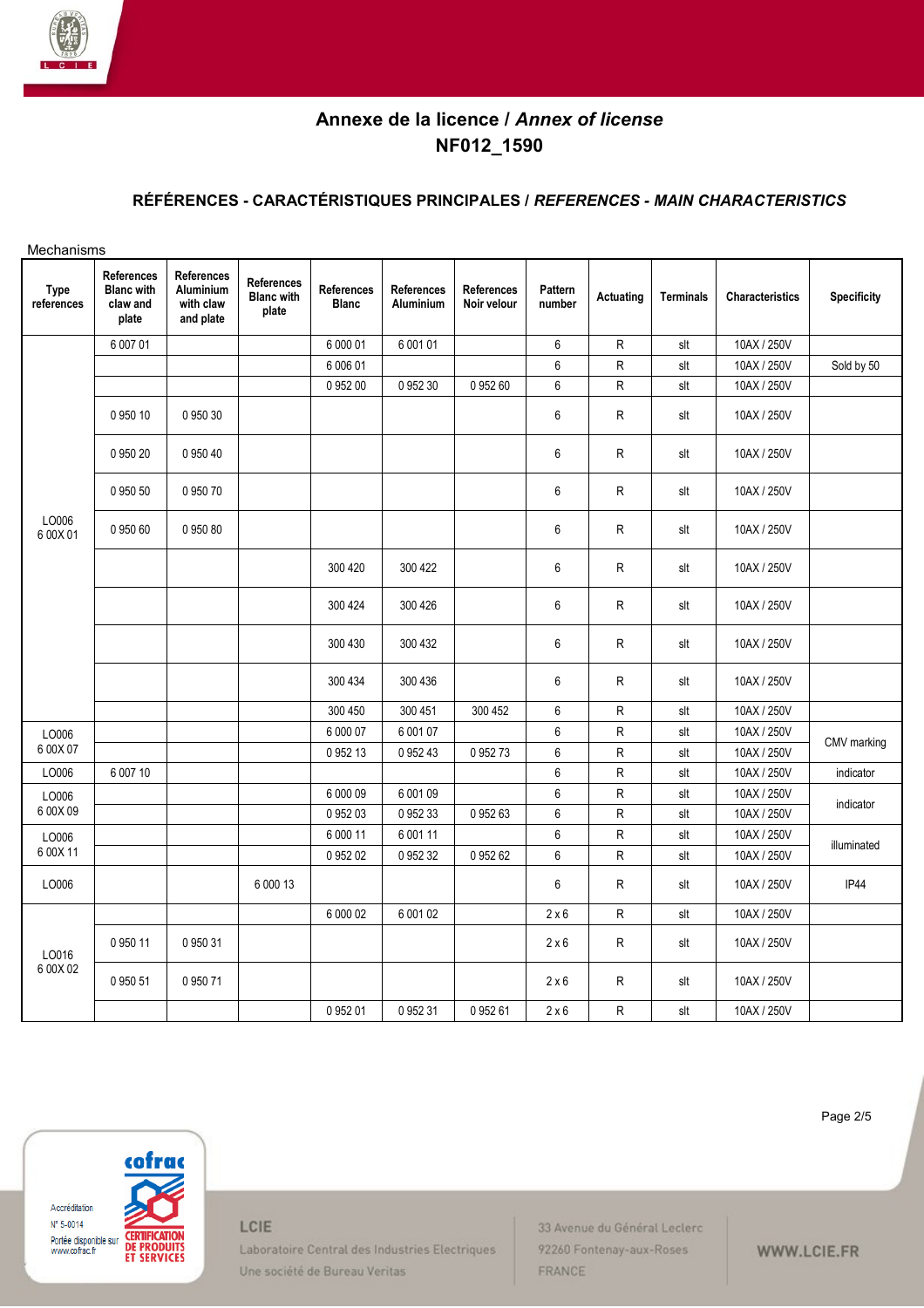

### **Mechanisms**

| <b>Type</b><br>references | <b>References</b><br><b>Blanc</b> with<br>claw and<br>plate | <b>References</b><br><b>Aluminium</b><br>with claw<br>and plate | <b>References</b><br><b>Blanc</b> with<br>plate | <b>References</b><br><b>Blanc</b> | <b>References</b><br>Aluminium | <b>References</b><br>Noir velour | Pattern<br>number | Actuating | <b>Terminals</b> | <b>Characteristics</b>     | <b>Specificity</b> |
|---------------------------|-------------------------------------------------------------|-----------------------------------------------------------------|-------------------------------------------------|-----------------------------------|--------------------------------|----------------------------------|-------------------|-----------|------------------|----------------------------|--------------------|
| LO026                     |                                                             |                                                                 |                                                 | 6 000 36                          | 6 001 36                       |                                  | $6 + 6$           | $R + RM$  | slt              | 6A / 250V +<br>10AX / 250V |                    |
| 6 00X 36                  |                                                             |                                                                 |                                                 | 0 952 06                          | 095236                         | 095266                           | $6 + 6$           | $R + RM$  | slt              | 6A / 250V +<br>10AX / 250V |                    |
| LO106                     | 6 007 05                                                    |                                                                 |                                                 |                                   |                                |                                  | 6                 | <b>RM</b> | slt              | 6A / 250V                  |                    |
|                           |                                                             |                                                                 |                                                 | 6 000 04                          | 6 001 04                       |                                  | $\boldsymbol{6}$  | <b>RM</b> | slt              | 6A / 250V                  |                    |
| LO106                     | 0 950 12                                                    | 0 950 32                                                        |                                                 |                                   |                                |                                  | 6                 | <b>RM</b> | slt              | 6A / 250V                  |                    |
| 6 00X 04                  | 0 950 52                                                    | 0 950 72                                                        |                                                 |                                   |                                |                                  | 6                 | <b>RM</b> | slt              | 6A / 250V                  |                    |
|                           |                                                             |                                                                 |                                                 | 0 952 04                          | 0 952 34                       | 0 952 64                         | $\,6\,$           | <b>RM</b> | slt              | 6A / 250V                  |                    |
| LO106<br>6 00X 06         |                                                             |                                                                 |                                                 | 6 000 06                          | 6 001 06                       |                                  | $\,6\,$           | <b>RM</b> | slt              | 6A / 250V                  | CMV marking        |
| LO106                     |                                                             |                                                                 | 6 000 14                                        |                                   |                                |                                  | 6                 | <b>RM</b> | slt              | 6A / 250V                  | IP44 illuminated   |
| LO106                     | 6 007 16                                                    |                                                                 |                                                 | 6 000 16                          | 6 001 16                       |                                  | $\,6\,$           | <b>RM</b> | slt              | 6A / 250V                  | illuminated        |
| 6 00X 16                  |                                                             |                                                                 |                                                 | 095207                            | 0 952 37                       | 0 952 67                         | $\,6\,$           | <b>RM</b> | slt              | 6A / 250V                  |                    |
| LO106                     |                                                             |                                                                 |                                                 | 6 000 18                          | 6 001 18                       |                                  | $\boldsymbol{6}$  | <b>RM</b> | slt              | 6A / 250V                  | illuminated with   |
| 6 00X 18                  |                                                             |                                                                 |                                                 | 095209                            | 0 952 39                       |                                  | 6                 | <b>RM</b> | slt              | 6A / 250V                  | bell symbol        |
| LO116                     |                                                             |                                                                 |                                                 | 6 000 08                          | 6 001 08                       |                                  | $2 \times 6$      | <b>RM</b> | slt              | 6A / 250V                  |                    |
| 6 00X 08                  |                                                             |                                                                 |                                                 | 0 952 05                          | 0 952 35                       | 0 952 65                         | $2 \times 6$      | <b>RM</b> | slt              | 6A / 250V                  |                    |
|                           |                                                             |                                                                 |                                                 |                                   |                                |                                  | 6                 | R         |                  |                            |                    |
|                           |                                                             |                                                                 |                                                 |                                   |                                |                                  | $\,6\,$           | <b>RM</b> |                  |                            |                    |
| LO116                     |                                                             |                                                                 |                                                 | 6 000 30                          |                                |                                  | 2 × 6             | R         | slt              | 10AX / 250V                | indicator          |
|                           |                                                             |                                                                 |                                                 |                                   |                                |                                  | 2 × 6             | <b>RM</b> |                  |                            |                    |
|                           |                                                             |                                                                 |                                                 |                                   |                                |                                  | $6 + 6$           | $R + RM$  |                  |                            |                    |
|                           |                                                             |                                                                 |                                                 |                                   |                                |                                  | 6                 | R         |                  |                            |                    |
| LO116                     |                                                             |                                                                 |                                                 |                                   |                                |                                  | 6                 | <b>RM</b> |                  |                            |                    |
| 6 00X 31                  | 6 007 31                                                    |                                                                 |                                                 | 6 000 31                          | 6 001 31                       |                                  | 2 × 6             | R         | slt              | 10AX / 250V                |                    |
|                           |                                                             |                                                                 |                                                 |                                   |                                |                                  | $2 \times 6$      | <b>RM</b> |                  |                            |                    |
|                           |                                                             |                                                                 |                                                 |                                   |                                |                                  | $6 + 6$           | $R + RM$  |                  |                            |                    |
| PE10V1<br>6 00X 37        |                                                             |                                                                 |                                                 | 6 000 37                          | 6 001 37                       |                                  | $\overline{7}$    | ${\sf R}$ | st               | 10AX / 250V                |                    |
| RB <sub>6</sub>           |                                                             |                                                                 |                                                 | 6 000 21                          | 6 001 21                       |                                  | 6                 | ${\sf R}$ | slt              | 6AX / 250V                 | roller blind       |
| 6 00X 21                  |                                                             |                                                                 |                                                 | 0 952 12                          | 0 952 42                       | 0 952 72                         | 6                 | R         | slt              | 6AX / 250V                 | marking            |

R : bascule

RM : bascule momentanée

VMC : ventilation mécanique controlée

slt : sans vis

st : à vis

cofrac Accréditation  $N^{\circ}$  5-0014 **CERTIFICATION<br>DE PRODUITS<br>ET SERVICES** Portée disponible sur<br>www.cofrac.fr

LCIE

Laboratoire Central des Industries Electriques Une société de Bureau Veritas

33 Avenue du Général Leclerc 92260 Fontenay-aux-Roses FRANCE

Page 3/5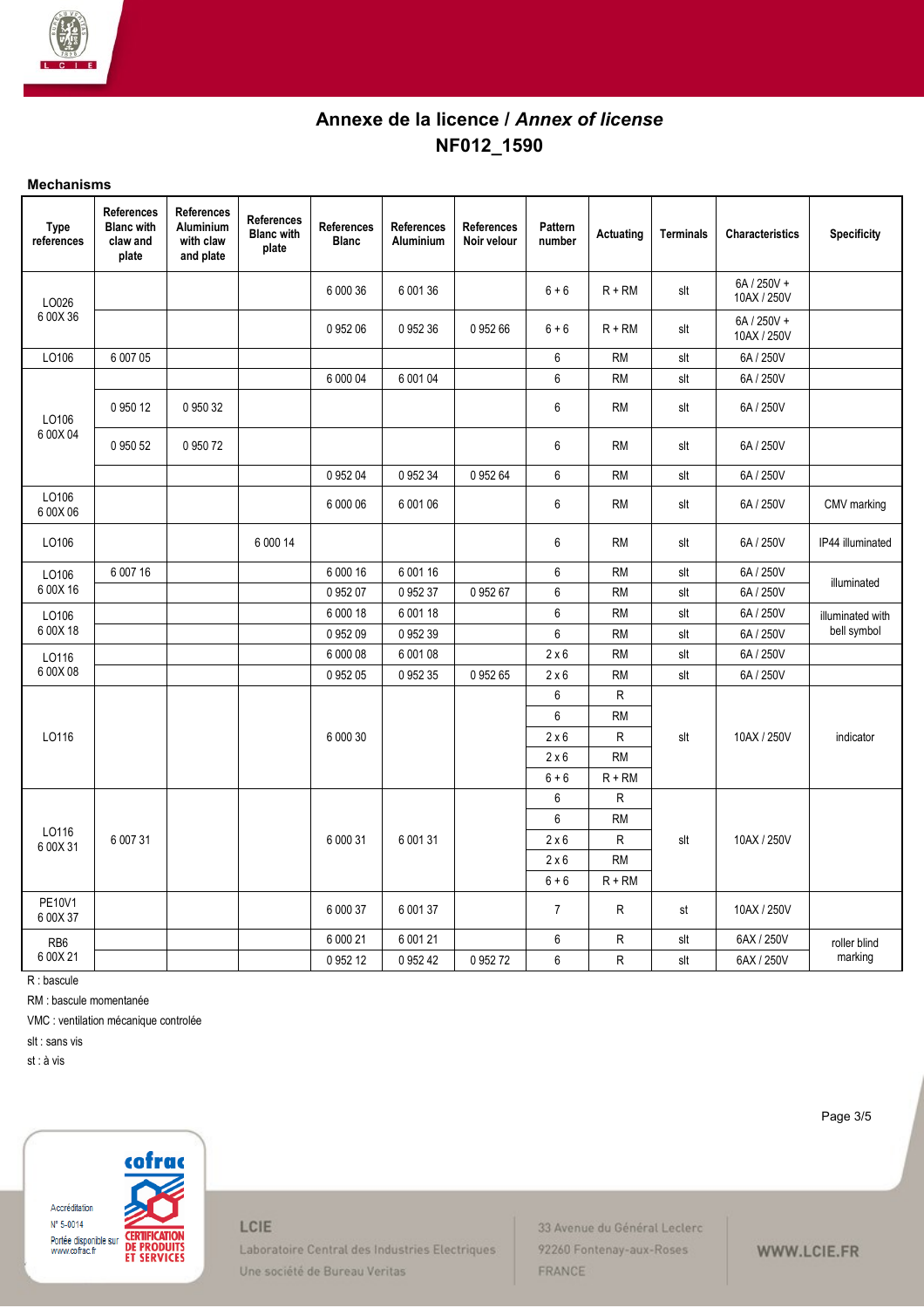

## **Caractéristiques de l'appareil /** *Characteristics of appliance*

| Fonction / Pattern number:                                                      | Voir tableau ci-dessus / See tables                                 |  |  |  |
|---------------------------------------------------------------------------------|---------------------------------------------------------------------|--|--|--|
| Ouverture des contacts / Contact opening (gap) :                                | ouverture normale / normal gap                                      |  |  |  |
| Protection contre les chocs électriques /<br>Protection against electric shock: | non enfermé / unenclosed                                            |  |  |  |
| Degré de protection :                                                           | IP20<br>IP44 avec plaque 6 009 43 / with cover 6 009 43             |  |  |  |
| Mode de commande / Method of actuating :                                        | Voir tableau ci-dessus / See tables                                 |  |  |  |
| Méthode de montage / Method of mounting :                                       | Encastré / flush-type<br>saillie avec cadre / surface-type with box |  |  |  |
| Méthode d'installation / Method of installation :                               | Conception / design A                                               |  |  |  |
| Type de bornes / Type of terminals :                                            | Voir tableau ci-dessus / See tables                                 |  |  |  |
| Courant nominal (A) ou (AX) / Rated current (A) or (AX) :                       | 10AX, 6AX, 6A<br>Voir tableau ci-dessus / See tables                |  |  |  |

### **Accessoires**

| References | Designation         |
|------------|---------------------|
| 6 000 47   | short claw          |
| 6 000 48   | claw                |
| 0 952 91   | claw                |
| 6 000 49   | long claw           |
| 6 000 45   | Permeability socket |

## **Pilot lights**

| References | Designation              |
|------------|--------------------------|
| 6 000 43   | Illuminated 230 V 0.15mA |
| 6 001 43   | Illuminated 24V          |
| 6 002 43   | Indicator 230 V 3mA      |

#### **Boxes for surface mounting**

| Type references | References | Designation      |
|-----------------|------------|------------------|
|                 | 6 000 41   | I gang blanc     |
| 6 00X41         | 0 952 92   | 1 gang blanc     |
|                 | 6 001 41   | 1 gang aluminium |
|                 | 6 000 42   | 2 gang blanc     |
| 6 00X42         | 095293     | 2 gang blanc     |
|                 | 6 001 42   | 2 gang aluminium |



LCIE

Laboratoire Central des Industries Electriques Une société de Bureau Veritas

33 Avenue du Général Leclerc 92260 Fontenay-aux-Roses FRANCE

#### Page 4/5